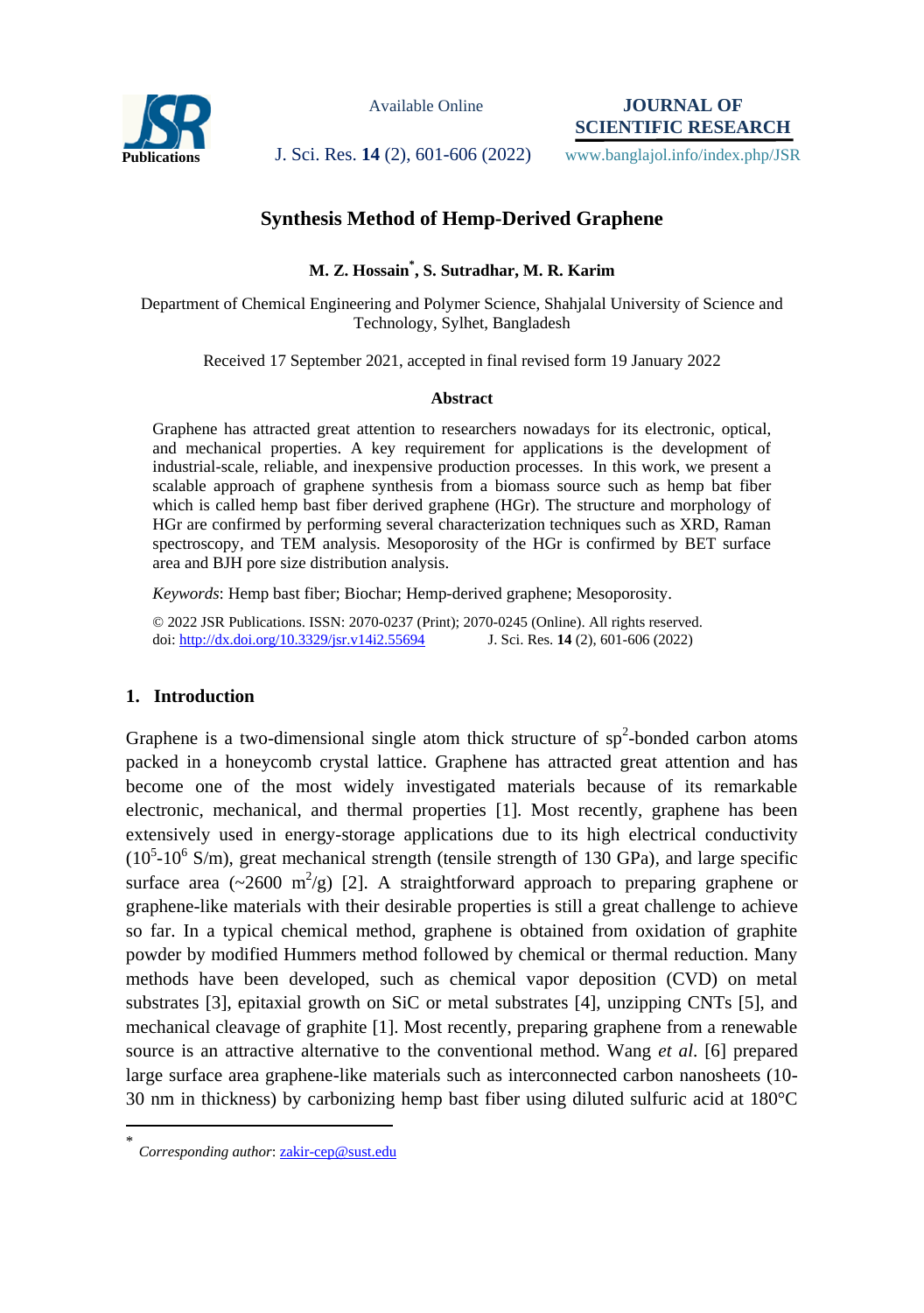followed by KOH activation in the temperature range from 700 to 800  $^{\circ}$ C in an inert gas atmosphere. In this study, we propose a synthesis method of graphene from hemp bast fiber using concentrated  $H_2SO_4$  and  $H_3PO_4$  followed by KOH activation.

# **2. Materials and Methods**

# **2.1.** *Materials*

Hemp bast fiber was collected from Canada. H<sub>2</sub>SO<sub>4</sub> (95-98 wt %) H<sub>3</sub>PO<sub>4</sub> (60-85 wt %), HCl (35 wt %), and KOH (85 wt %) were purchased from Merck, India. Ultra-high purity Ar (99.99 %) was purchased from Islam Oxygen Limited, Rupgonj, Narayangonj, Bangladesh.

# **2.2.** *Synthesis method*

Fifty mL of a mixture of concentrate  $H_2SO_4$  and  $H_3PO_4$  (6:1, v:v) along with 3 g of precut hemp bast fiber were sealed in a 125 mL Teflon-lined Acid Digestion Vessel (Parr Instrument Company, Moline, Illinois, U.S.A) and kept in a preheated oven at 180  $^{\circ}$ C for 24 h. The resultant biochar was recovered by centrifuge (ca. 12000 rpm for 2 h), washed with DI water multiple times, and vacuum dried overnight at  $120^{\circ}$ C. The dry biochar was thoroughly mixed with the desired amount of KOH using a mortar and pestle, then heated to 750 °C (0.5 °C/min) and kept at 750 °C for 1 h under argon flow in a tubular furnace. The resulting product was thoroughly washed with dilute HCl (10 wt. %) followed by DI water until the pH reached 7.0. Finally, the products were vacuum dried overnight at 120 °C.

## **2.3.** *Characterization*

 $N_2$  adsorption and desorption isotherms data of HGr were obtained at -196 °C in a constant-volume adsorption apparatus (Tristar II 3020, Micromeritics Instrument Corporation) using 99.995 % pure  $N_2$  gas (Praxair, Oakville, ON) by Brunauer-Emmett-Teller (BET) method. Porosimetries were calculated by Barrett-Joyner-Halend (BJH) methods based on the desorption branches of the isotherms. In a typical experiment, a minimum of 80 mg of sample is degassed overnight under  $N_2$  flow at 150 °C, followed by adsorption-desorption analysis at -196 °C.

X-ray diffraction (XRD) measurements were performed using a Bruker D2 PHASER desktop diffractometer using Cu K $\alpha$  radiation (1.54 Å). The instrument was operated at 30 kV and 10 mA, using a scan rate of  $0.2^{\circ}$  per second in the 2 $\theta$  range from 5 $^{\circ}$  to 75 $^{\circ}$ . The samples are prepared as fine powders or a thin film on the sample holder.

Raman spectroscopy measurements were done using a Kaiser Optical Systems RXNI-785 with an excitation wavelength of 785 nm.

The morphology and structure of the samples were obtained from transmission electron microscopy (TEM) images (model JEOL 2010F). Before TEM analysis, the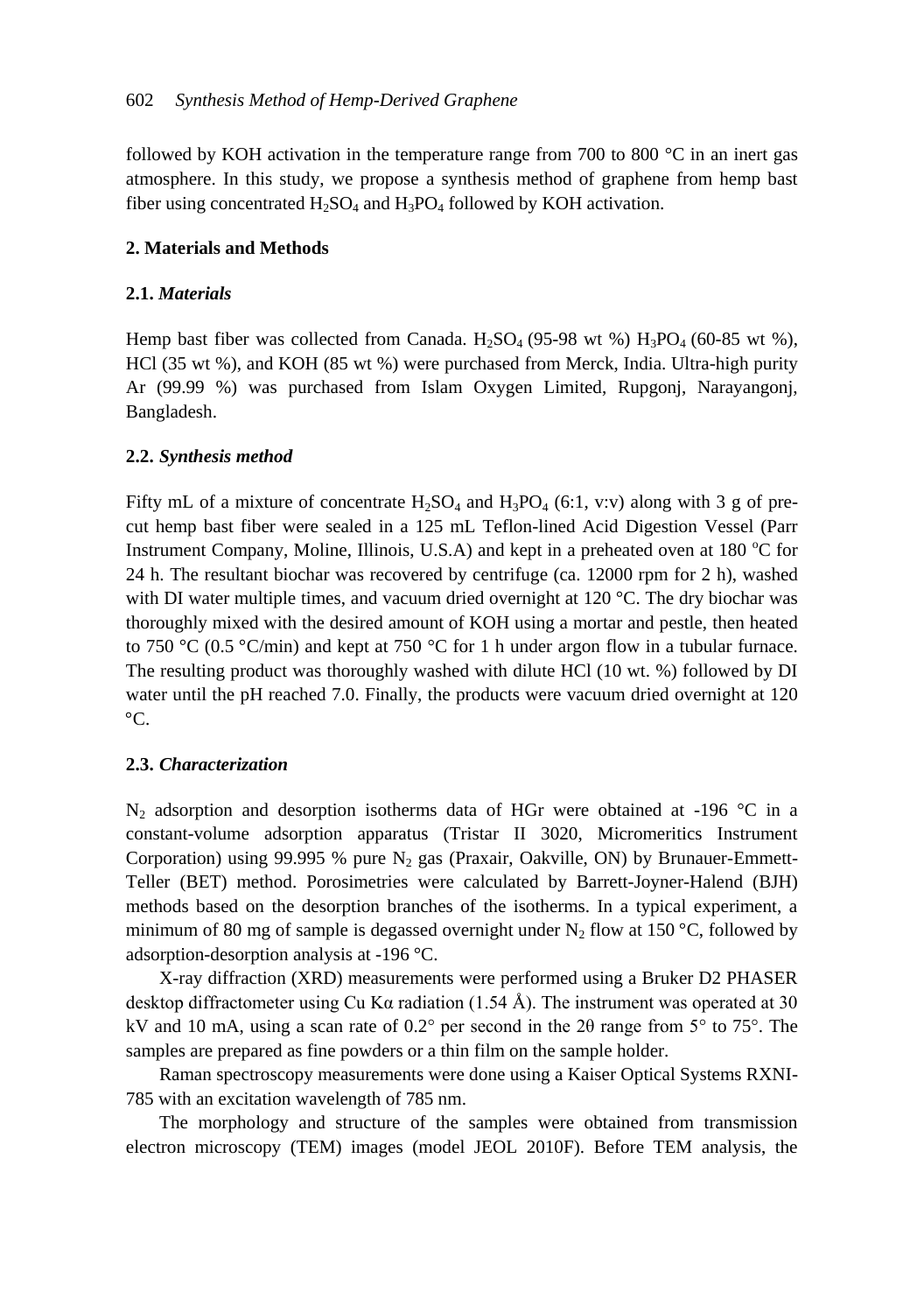powdered samples were dispersed in acetone by sonication and then placed and dried by normal evaporation on a copper grid covered with holey carbon film.

#### **3. Results and Discussion**

[Table 1](#page-2-0) shows the pore properties of HGr. KOH plays a significant role in improving the surface area and pore properties of HGr.

|     | <b>Biochar</b><br>Sample synthesis<br>temp. $(^{\circ}C)$ | Activating Biochar<br>reagent | :KOH ratio  | BET<br>$(m^2/g)$ | Langmuir<br>surface area surface area volume<br>$(m^2/g)$ | Pore<br>$\rm (cm^3/g)$ | Average<br>pore size<br>(A) |
|-----|-----------------------------------------------------------|-------------------------------|-------------|------------------|-----------------------------------------------------------|------------------------|-----------------------------|
| HGr | 180                                                       | <b>KOH</b>                    | 1:1         | 1125             | 1494                                                      | 0.64                   | 22.9                        |
|     |                                                           |                               | $1 \cdot 2$ | 1410             | 1866                                                      | 0.73                   | 20.9                        |

<span id="page-2-0"></span>Table 1. Pore properties of hemp-derived graphene.



Fig. 1. (a) Nitrogen adsorption-desorption isotherm of hemp-derived graphene, (b) BJH Pore size distribution of HGr (solid and dash-dot line represents biochar: KOH = 1:1 and 1:2, respectively).

The specific surface areas and the pore size distribution plots of HGr were obtained using the BET method via  $N_2$  adsorption-desorption isotherms and the BJH method, respectively. The isotherm shape in Fig.1(a) is categorized as a type IV adsorptiondesorption shape with an  $H_2$  hysteresis loop, at high relative pressure ranges from 0.4 to 1.0, indicating the abundance of mesopores in the structure [7]. The isotherms show two major capillary condensation steps representing the two types of mesopores present inside the samples [8]. The BJH pore size distribution reveals bi-porous mesostructure of HGr with pore sizes of 4 and 8 nm, respectively, calculated through the desorption isotherm, as shown in Fig. 1b.

Fig. 2 shows the XRD patterns of HGr. XRD pattern in the reported 2θ range is dominated by one major peak at  $23.4^\circ$ , corresponding to the interlayer spacing of  $3.7-$ 3.8Å. Additionally, the broadened peak of HGr compared to graphene prepared by other methods can result from the turbostratic arrangement of HGr stacked sheets in small size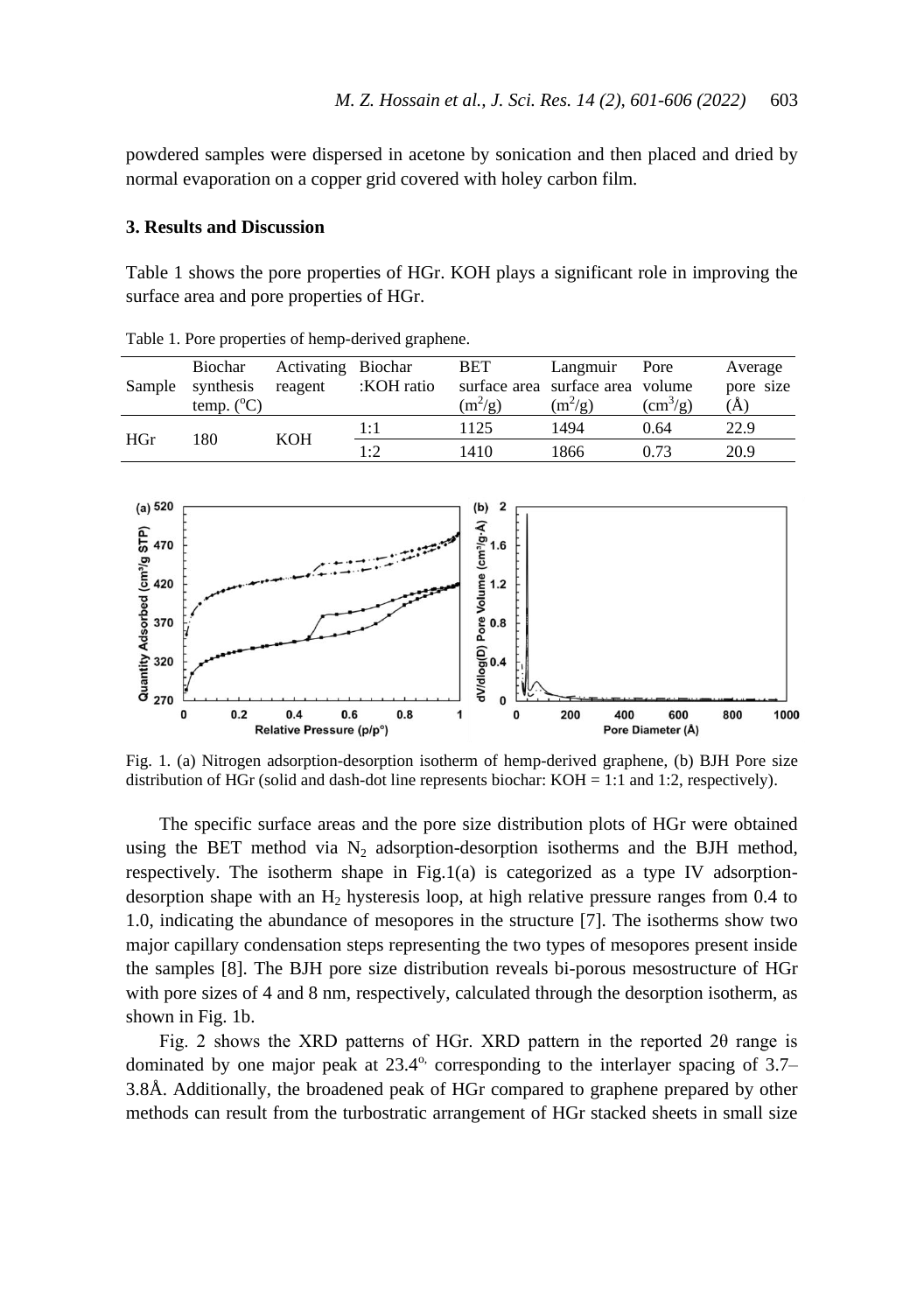[9] and the formation of a new crystal structure completely different from the starting and intermediate materials [10].



Fig. 2. XRD patterns of HGr (solid and dash-dot line represents biochar: KOH = 1:1 and 1:2, respectively).



Fig. 3. Raman spectra of HGr (solid and dash-dot line represents biochar: KOH = 1:1 and 1:2, respectively).

Micro-Raman measurements are performed, meaning that individual flakes are analyzed, and data is shown in Fig. 3. Raman spectra of HGr shows both the D and G band. The G band at approximately 1593 cm<sup>-1</sup> originates from the in-plane vibration of  $sp^2$ C atoms, which is ascribed to a doubly degenerate phonon mode ( $E_{2g}$  symmetry) at the Brillouin zone center [11]. The D band peak around 1317 cm<sup>-1</sup> is a breathing mode of  $\kappa$ point photons of  $A_{1g}$  symmetry [12]. The increase of the D and G band's intensity ratio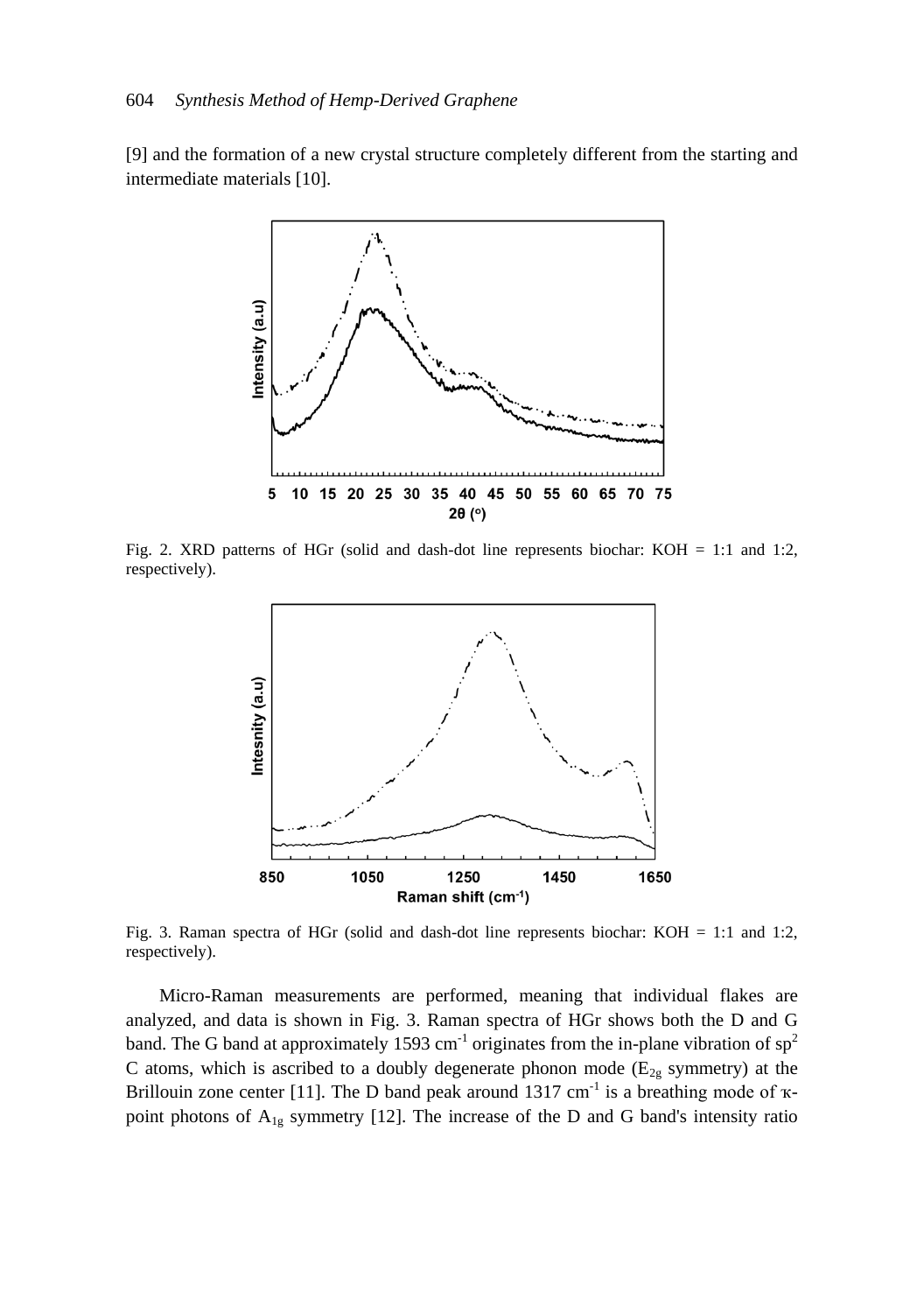$(I_D/I_G)$  was due to the decrease of sp<sup>2</sup> in-plane domain induced by the introduction of defects and disorder of the  $sp<sup>2</sup>$  domains [13].



Fig. 4. TEM images of HGr (a) biochar: KOH = 1:1 and (b) biochar: KOH = 1:2, respectively).

Transmission electron microscopy (TEM) is used to characterize the structure of HGr further. The TEM images (Fig. 4) indicate sheet-like morphology similar to pristine graphene. It also shows that HGr sheet tends to scroll and wrinkle, which is the intrinsic nature of graphene sheets. Dark areas indicate the thick stacking nanostructure of a few graphene layers with some oxygen functional groups. The higher transparency areas indicate much thinner films. The significantly larger surface area of the high transparency of delaminated graphene layers (of about one to few-layer thickness) is shown by HGr contrary to pristine graphene oxide sample, indicating layer delamination due to activation by KOH.

## **4. Conclusion**

Large surface area graphene was synthesized from hemp bast fiber as a sustainable resource that can be potentially used in different fields such as supercapacitors, batteries, sensors, and catalysis.

## **Acknowledgments**

This work is supported by SUST (Shahjalal University of Science and Technology) Research Centre, Sylhet, Bangladesh.